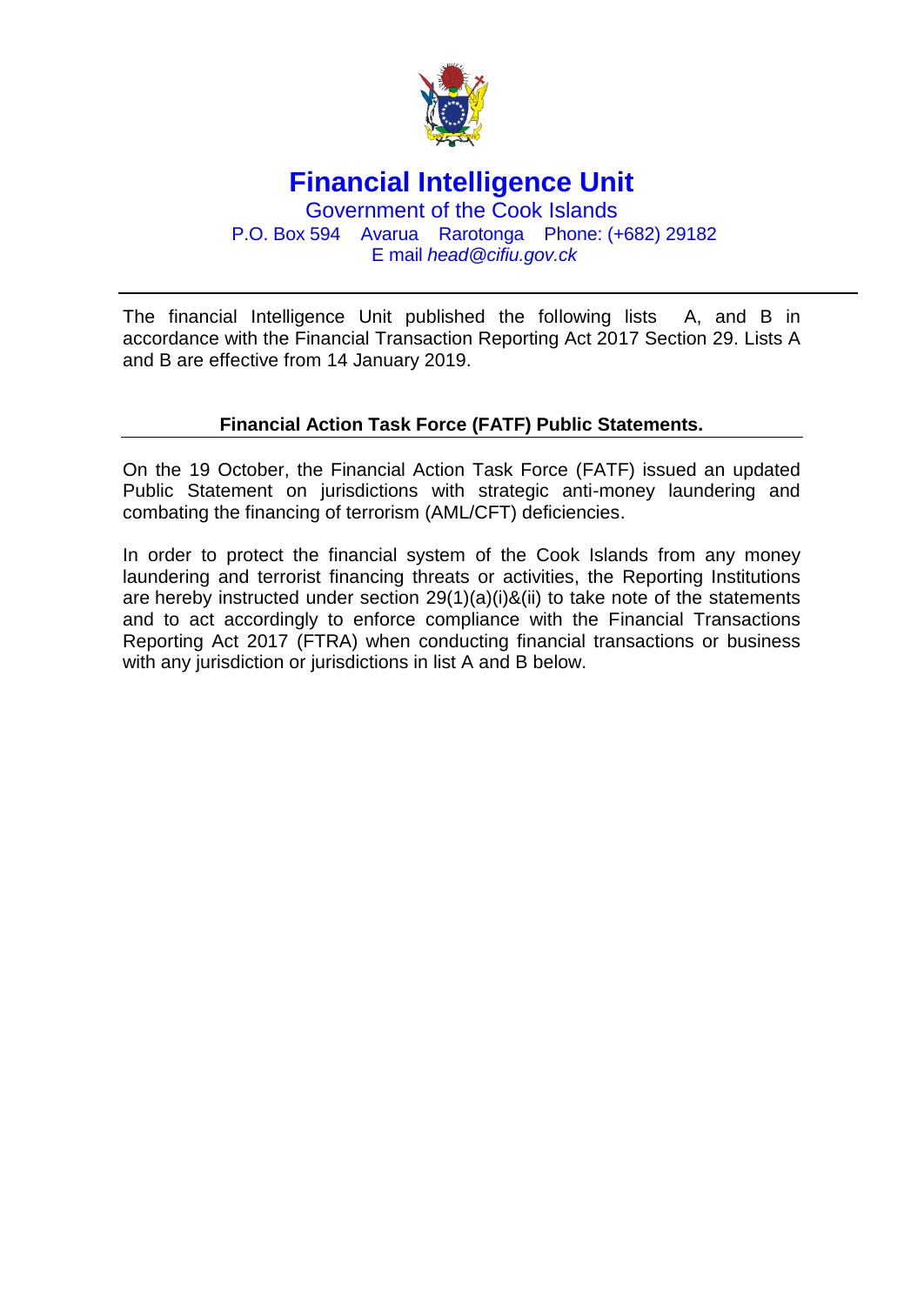## **Jurisdictions that are subject to a FATF call:**

The FATF statement calls for countries to apply counter-measures to protect the international financial system from the on-going and substantial money laundering and terrorist financing (ML/TF) risks emanating from the following jurisdiction:

| <b>Jurisdiction</b>      | <b>Issuing Body</b> | <b>Warning Type</b>                         |
|--------------------------|---------------------|---------------------------------------------|
| Democratic 'People's     | <b>FATF</b>         | http://www.fatf-gafi.org/publications/high- |
| <b>Republic of Korea</b> |                     | riskandnon-                                 |
|                          |                     | cooperativejurisdictions/documents/public-  |
|                          |                     | statement-october-2018.html                 |
|                          |                     |                                             |

Jurisdiction that are subject to a FATF call on its members and other jurisdictions to apply enhanced due diligence measures proportionate to the risk arising from the jurisdiction.

| <b>Jurisdiction</b> | <b>Issuing Body</b> | <b>Warning Type</b>                                                                                                                      |
|---------------------|---------------------|------------------------------------------------------------------------------------------------------------------------------------------|
| Iran                | <b>FATF</b>         | http://www.fatf-gafi.org/publications/high-<br>riskandnon-<br>cooperative jurisdictions/documents/public-<br>statement-october-2018.html |